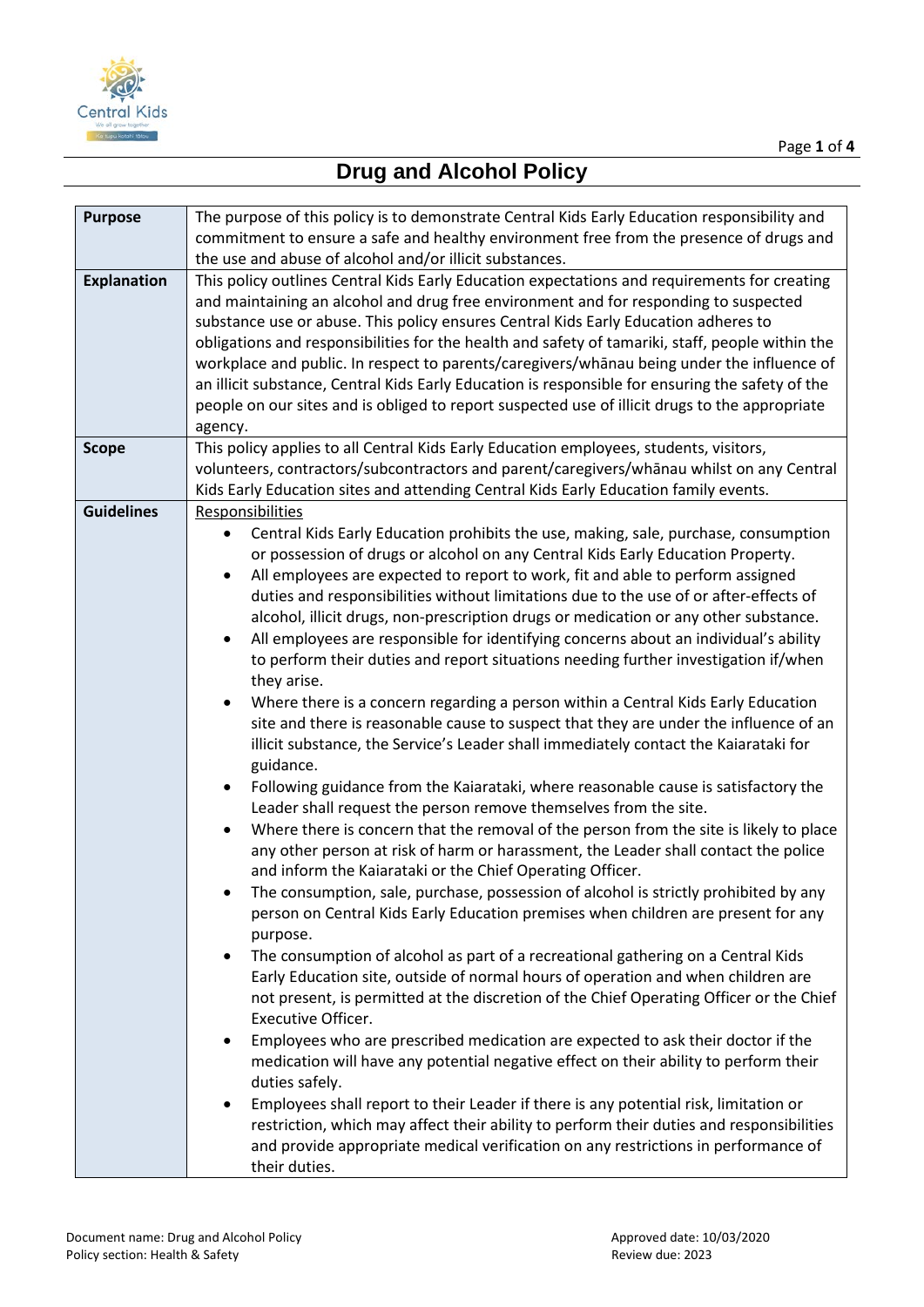



## **Drug and Alcohol Policy**

| Employees who have prescribed medication or pharmacy medication in their<br>$\bullet$              |
|----------------------------------------------------------------------------------------------------|
| possession while in a Central Kids Early Education service shall ensure the                        |
| medication is not accessible to any other person at any time.                                      |
| Search and Surveillance                                                                            |
| Subject to the Privacy Act 1993, Central Kids Early Education may operate electronic               |
| surveillance equipment within Central Kids Early Education sites at any time.                      |
| To avoid doubt, by bringing personal property onto Central Kids Early Education<br>$\bullet$       |
| premises employees are deemed to have consented to a search of personal                            |
|                                                                                                    |
| property strictly for the purposes of implementing this policy.                                    |
| Where a Leader reasonably suspects drugs or alcohol may be on site, following                      |
| consultation with the Kaiarataki or the COO/People and Culture Manager, the                        |
| Leader may undertake a search of Central Kids Early Education property such as                     |
| offices, workstations.                                                                             |
| Where a Leader reasonably suspects drug or alcohol may be on site, following<br>$\bullet$          |
| consultation with the Kaiarataki or the COO/People and Culture Manager, the                        |
| Leader may request the employee permit the Leader to undertake a search of the                     |
| employees personal property.                                                                       |
| Employees who do not permit to a search of personal property may be subject to<br>$\bullet$        |
| the provisions of the Fairness & Disciplinary Policy.                                              |
|                                                                                                    |
| Any drugs or alcohol found will be confiscated and the employee concerned could                    |
| be subject to disciplinary action, up to and including termination of employment                   |
| following a full and fair investigation.                                                           |
|                                                                                                    |
| <b>Drug Testing</b>                                                                                |
| Where it is suspected that an employee is under the influence of an illicit substance,             |
| the Leader concerned shall contact the COO and/or CEO for direction.                               |
| The COO and/or CEO may determine that where reasonable cause is found the                          |
| employee be required to undergo drug testing for the purpose of ensuring the                       |
| objectives of this policy.                                                                         |
| Reasonable cause for testing can be established if an employee's behaviour, conduct<br>$\bullet$   |
| or actions suggest that s/he is under the influence of an illicit substance.                       |
| Drug testing may also be conducted where there is reasonable cause following an                    |
| incident or accident or near miss to establish whether drug use has been a factor.                 |
| Testing will be performed by an approved Drug Testing agency or registered medical                 |
| practitioner.                                                                                      |
|                                                                                                    |
| Testing will be done in such a way as to respect the employee's privacy and<br>$\bullet$           |
| confidentiality.                                                                                   |
| Any information pertaining to drug testing may only be accessed by persons with                    |
| authorised access for a legitimate purpose.                                                        |
| Employees shall complete a consent for testing declaration prior to a drug test being<br>$\bullet$ |
| conducted.                                                                                         |
| A refusal to undergo testing may be regarded as a positive result and may result in<br>٠           |
| the employee being subject to the provisions of the Fairness and Disciplinary Policy.              |
| Where an employee's drug test returns positive this shall result in the employee<br>$\bullet$      |
| being subject to the provisions of the Fairness and Disciplinary Policy.                           |
| A positive drug test shall result in Central Kids Early Education considering                      |
| suspension as a means to ensure the ongoing safety of children, employees and the                  |
| public.                                                                                            |
|                                                                                                    |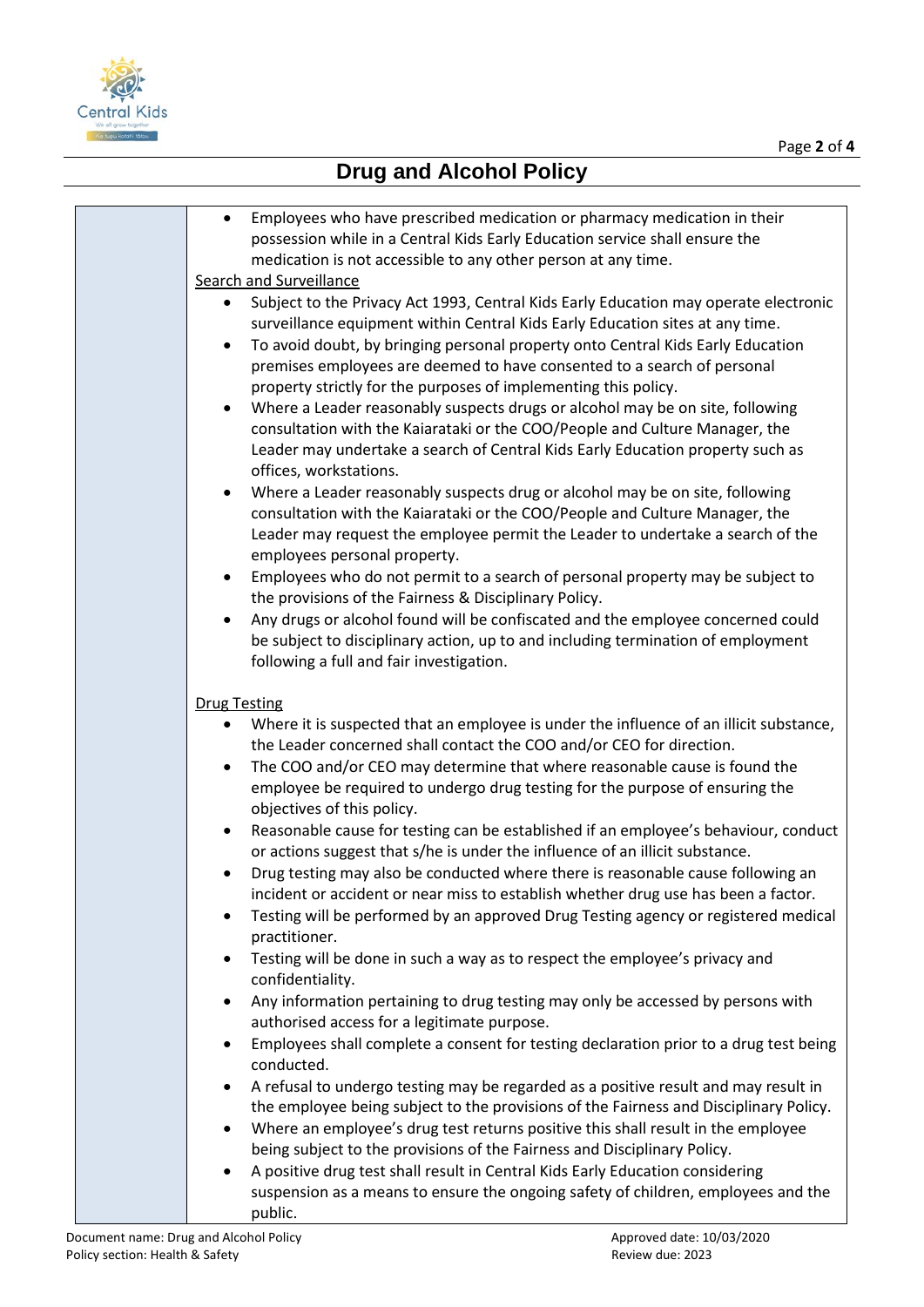

|                    | Following a full and fair investigation, potential consequences may include up to and<br>including instant dismissal.                                                                                                                                                       |
|--------------------|-----------------------------------------------------------------------------------------------------------------------------------------------------------------------------------------------------------------------------------------------------------------------------|
|                    | <b>Support</b>                                                                                                                                                                                                                                                              |
|                    | Central Kids Early Education recognises that drug and alcohol dependence is an<br>٠<br>illness and can potentially become a major health issue, Central Kids Early Education<br>will assist an affected employee in seeking support and rehabilitation.                     |
|                    | Employees who self-identify a problem with drug and alcohol abuse are encouraged<br>$\bullet$<br>to seek support and discuss their situation with their Leader, Kaiarataki or the<br>People & Culture Manager.                                                              |
|                    | Any such discussions will be kept confidential (except to the extent that Central Kids<br>$\bullet$<br>Early Education is required to take appropriate steps to manage a health and safety<br>risk).                                                                        |
|                    | Where an allegation of drug use is being investigated by Central Kids Early<br>٠<br>Education, employees shall be advised of their right to seek independent legal<br>advice and Union representation.                                                                      |
|                    | Confidentiality                                                                                                                                                                                                                                                             |
|                    | All information gathered as a result of drug testing is collected for the purposes of<br>$\bullet$<br>protecting the health and safety of employees and implementing this policy.<br>Any relevant information with be held securely within the employee personnel file<br>٠ |
|                    | and will be held for the duration of employment.                                                                                                                                                                                                                            |
|                    | Unless required by law, no information relating to any testing will be disclosed to an<br>$\bullet$<br>external party without the written consent of the employee concerned.                                                                                                |
|                    | <b>Breach of Policy</b>                                                                                                                                                                                                                                                     |
|                    | Employees found to be in breach of this policy will be subject to the procedures of<br>٠                                                                                                                                                                                    |
|                    | the Fairness and Disciplinary Policy. Following a full and fair investigation, potential<br>consequences may include up to and including instant dismissal.                                                                                                                 |
|                    | Where a certificated, teacher is found to be in breach of this policy or where an<br>$\bullet$                                                                                                                                                                              |
|                    | allegation of suspected drug use is substantiated, Central Kids Early Education shall                                                                                                                                                                                       |
|                    | be required to complete a mandatory report to the teaching council.                                                                                                                                                                                                         |
| <b>Definitions</b> | In respect of illicit drugs any matter may also be referred to the New Zealand Police.<br>٠<br>Alcohol means; any alcoholic drink, including spirits, wine or beer                                                                                                          |
|                    | <b>CEO</b> means Chief Executive Officer                                                                                                                                                                                                                                    |
|                    | <b>COO</b> means Chief Operating Officer                                                                                                                                                                                                                                    |
|                    | Drugs means; Illicit drugs, any legally controlled substance that it is illegal to possess unless                                                                                                                                                                           |
|                    | it is prescribed by a doctor and used in accordance with medical directions that when                                                                                                                                                                                       |
|                    | absorbed, inhaled, injected or ingested has a physical or psychoactive effect on the body or<br>mind and has the ability to impair cognitive and or physical capacity. Any controlled                                                                                       |
|                    | substance which is not legally obtainable or is legally obtainable but was not legally                                                                                                                                                                                      |
|                    | obtained. For the purpose of this policy drugs shall include synthetic cannabis.                                                                                                                                                                                            |
|                    | Leader means a Head Teacher, Centre Manager, Kaiarataki, People & Culture Manager,                                                                                                                                                                                          |
|                    | Finance & Assets Manager, Chief Operating Officer, or Chief Executive Officer.<br>Prescription Medicine means any substance prescribed by a registered medical practitioner                                                                                                 |
|                    | for the purpose of curing, mitigating or alleviating disease.                                                                                                                                                                                                               |
|                    | Reasonable Cause includes but is not limited to physical signs, slurred speech, violent                                                                                                                                                                                     |
|                    | behaviour, impaired motor skills, bloodshot eyes, dilated pupils, unsteady on feet, unusual                                                                                                                                                                                 |